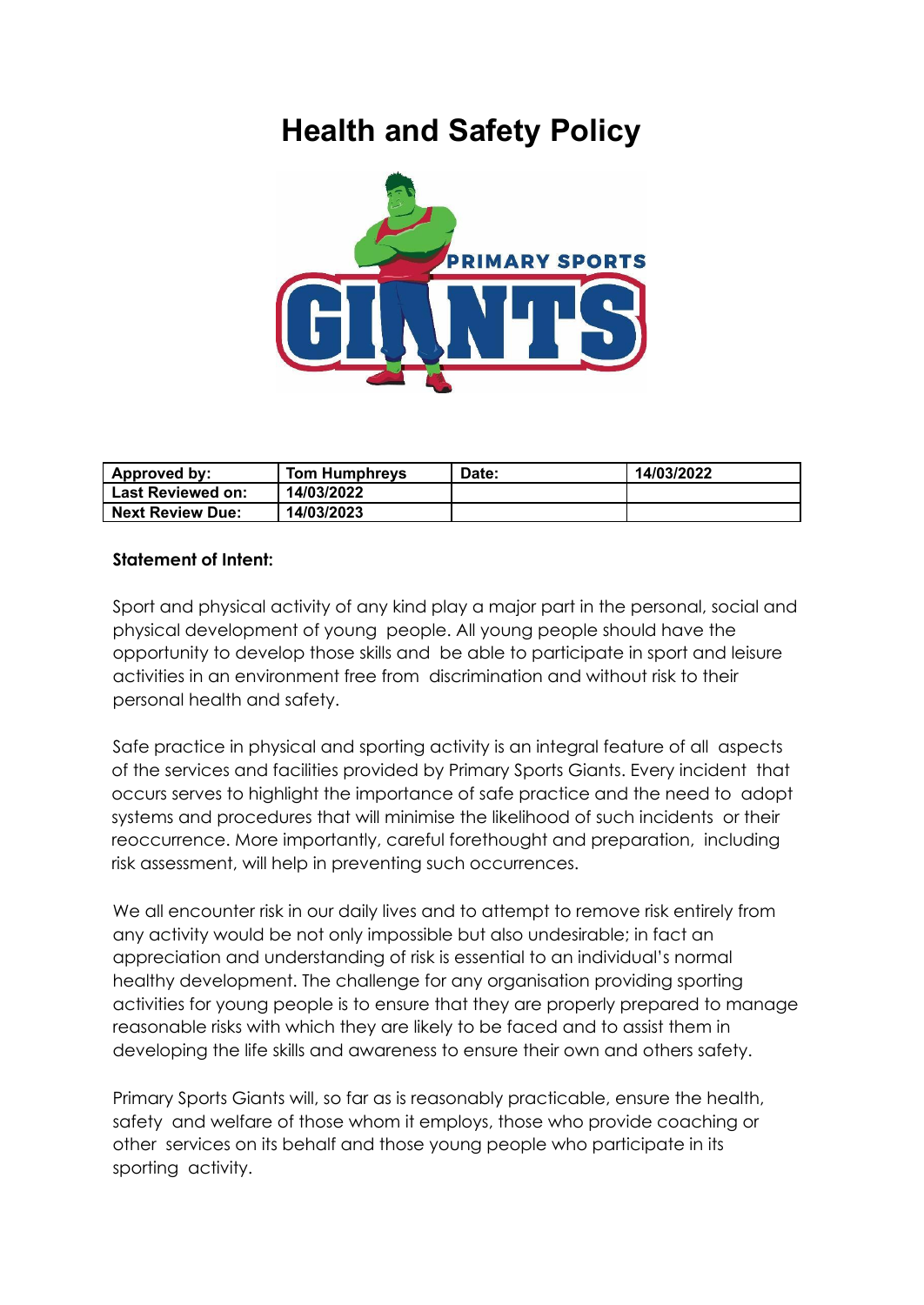Primary Sports Giants always fully risk assess each venue prior to the course/camp taking place and resolve any health and safety issues onsite before any activity commences (see also Risk Assessment Policy). Due consideration is taken in the following areas:

- Suitability and safety of drop off and pick up sites
- Suitability and safety of flooring/ground for activities to take part on
- Suitability and safety of any structures/buildings where children and staff will frequent
- Suitability of venue in keeping children safe and contained (to help reduce risk of missing/lost children)
- The suitability and safety of any cooking equipment/food provision taking place
- The suitability and safety of any equipment being used for activities (both sporting or daily use)

# **Tom Humphreys (Company Director) leads all formal Health and Safety risk assessments and enquiries: 07795546455**

#### **Relationship with Parents**

Parents should feel confident at all times that their child is receiving quality coaching and physical activity in a safe, secure environment. Parents should already be aware of the following when booking their child onto any of the activities:

- Name of organisation
- Appropriate contact details
- Name of course for example, Forest School, Summer Activity Camp, Balance Bike Club etc..
- Brief description of course content
- Age range for participants
- Date of course
- Venue, time and duration
- Clothing and equipment required including any safety equipment that the parent should provide
- Price including methods of payment
- Drop off and pick up points at the venue
- Refreshments required or available
- Application forms to attend courses should be comprehensive and easy to understand.

Parents should be encouraged to use the form to bring to the attention of the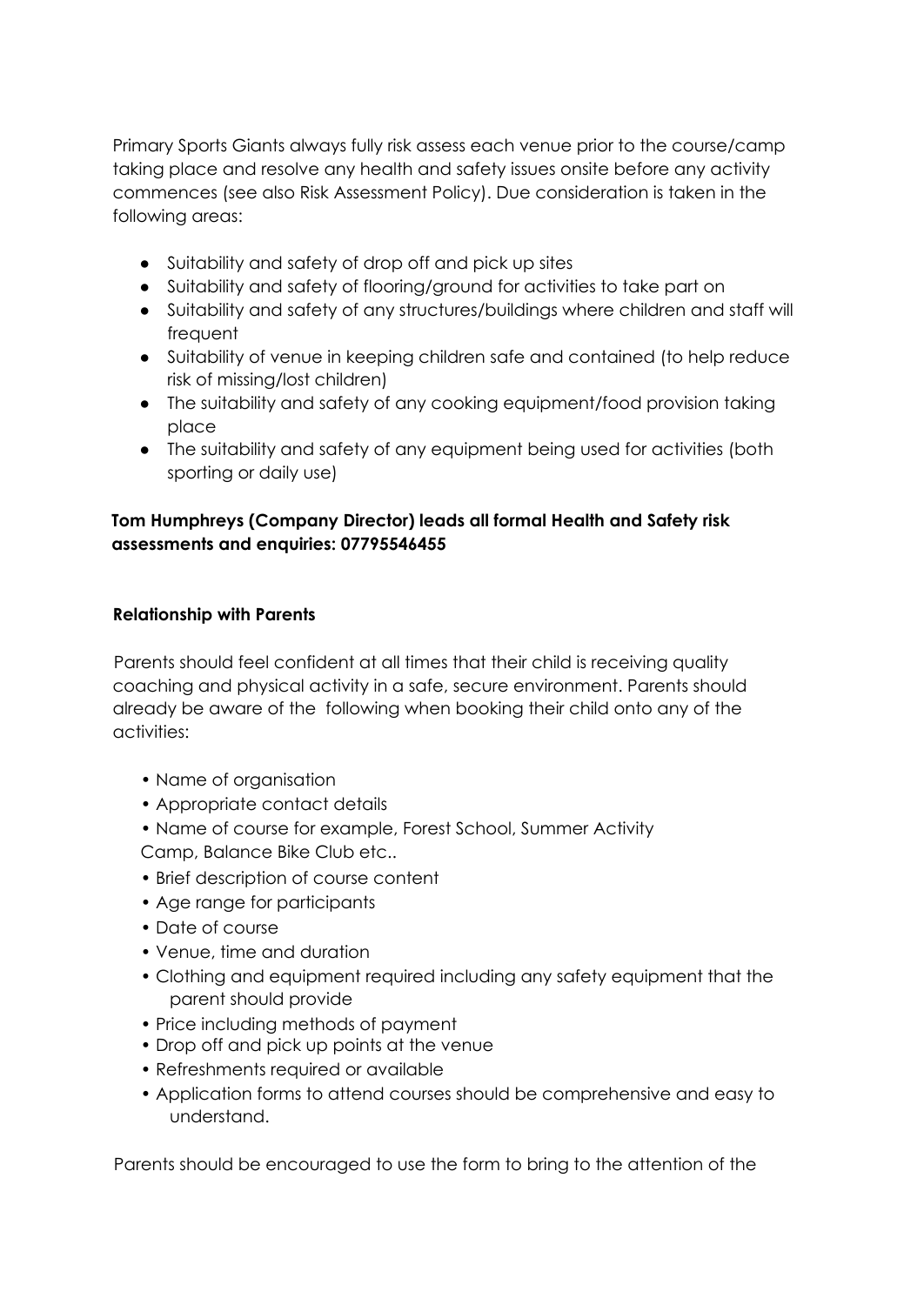activity provider any medical condition, disability or behavioural trait that may affect a child during activity. Parents are invited to contact the Course Supervisor directly if they have questions regarding the safety and wellbeing of their child before, during or after the course, whilst in the care of Primary Sports Giants. Parents are welcome to observe coaching sessions at any time and ask the coach questions following each session, however this must only take place with prior appointment, to ensure the safety of other children.

# **Coaching/Childcare of Young People**

Young people should at all times receive quality sports and physical activity provision in a safe, secure and enjoyable environment:

- Coaches should be enthusiastic and positive giving feedback in a constructive and encouraging manner.
- Young people should be encouraged to play fairly within the rules and in a spirit of co-operation.
- Young people should be allowed to take rest and appropriate refreshment, particularly during long activity sessions.
- Coaches should never use emotional or physical punishment to discipline participants.
- Young people should be supervised at all times from arrival at the site through to their departure. Where supervision is not possible e.g. in the toilets, clear instructions or codes of behaviour are to be provided, including the requirement for children to pair up if going to the toilets without staff supervision

# **Quality of Service Provision**

The Course Supervisor has responsibility for all that relates to the course before, during and after all sessions. Every element of the service provided should be of a high level with mechanisms in place to regularly monitor quality.

The company Director should ensure that coaches:

- Are suitably qualified;
- Are screened by the DBS;
- Are trained in child protection practices;
- Are aware of incident reporting procedures and have the necessary documentation;
- Are regularly observed in action;
- Are assigned tasks appropriate to their level of experience and ability;
- Are aware of the company's Health and Safety Policies and Risk Assessment procedures/documents which should be brought to their attention during an induction process or prior to a specific activity taking place;
- Are appropriately trained in First-aid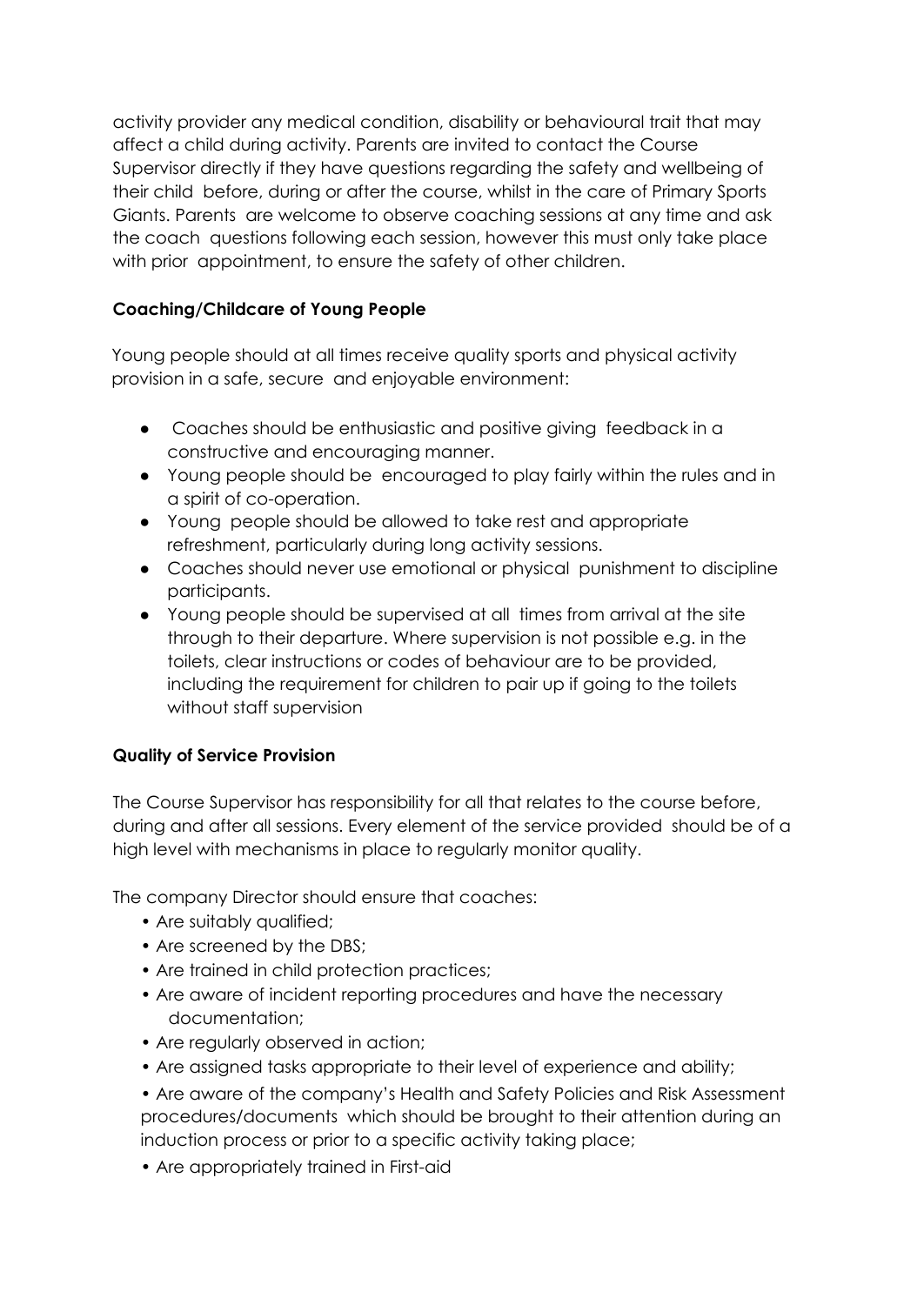All written material provided to schools and parents should be clear and precise, with a contact name, phone number and email address of Primary Sports Giants.

All enquiries should be dealt with promptly. Schools, parents and children should have the opportunity to evaluate performance and comment on quality. If needed this should be through a well-structured monitoring process involving questionnaires to all of the above.

#### **Group Size and Gender Mix**

Group size and gender mix will vary according to a number of factors including the type of sport/activity, age of participants, size or quality of facility and the qualifications and status of coaches. The following points should be considered:

- National Governing Bodies (NGB) give guidelines on activities for mixed gender and those which should be single sex.
- NGB specifies ideal ratios of coaches to children. These should always be adhered to.

# **Responding to an incident:**

If a member of staff or young person is injured in any way during activity provision the following procedure applies:

- Ensure a First Aid trained member of staff is present to assess to situation and injury and ensure a first aid box is easily accessible
- First Aider to assess (where possible) extent of injury and next steps
- Where injury only requires basic first aid attention this will be given by the first aider
- Where a more serious injury has occured the parent of the child must be contacted urgently and emergency services should be contacted by dialling **999** (if appropriate)
- If the emergency services have been called the parent must be informed of this straight away.
- A full statement of the event must be written that day using any witness statements to help paint a full picture of the incident.
- Where the injury has resulted by use of unsafe practice then the company director and Designated Safeguarding Lead (Tom Humphreys) will take a lead in the investigation and ensure procedures are put in place to minimise the risks in future.

#### **Linked documents:**